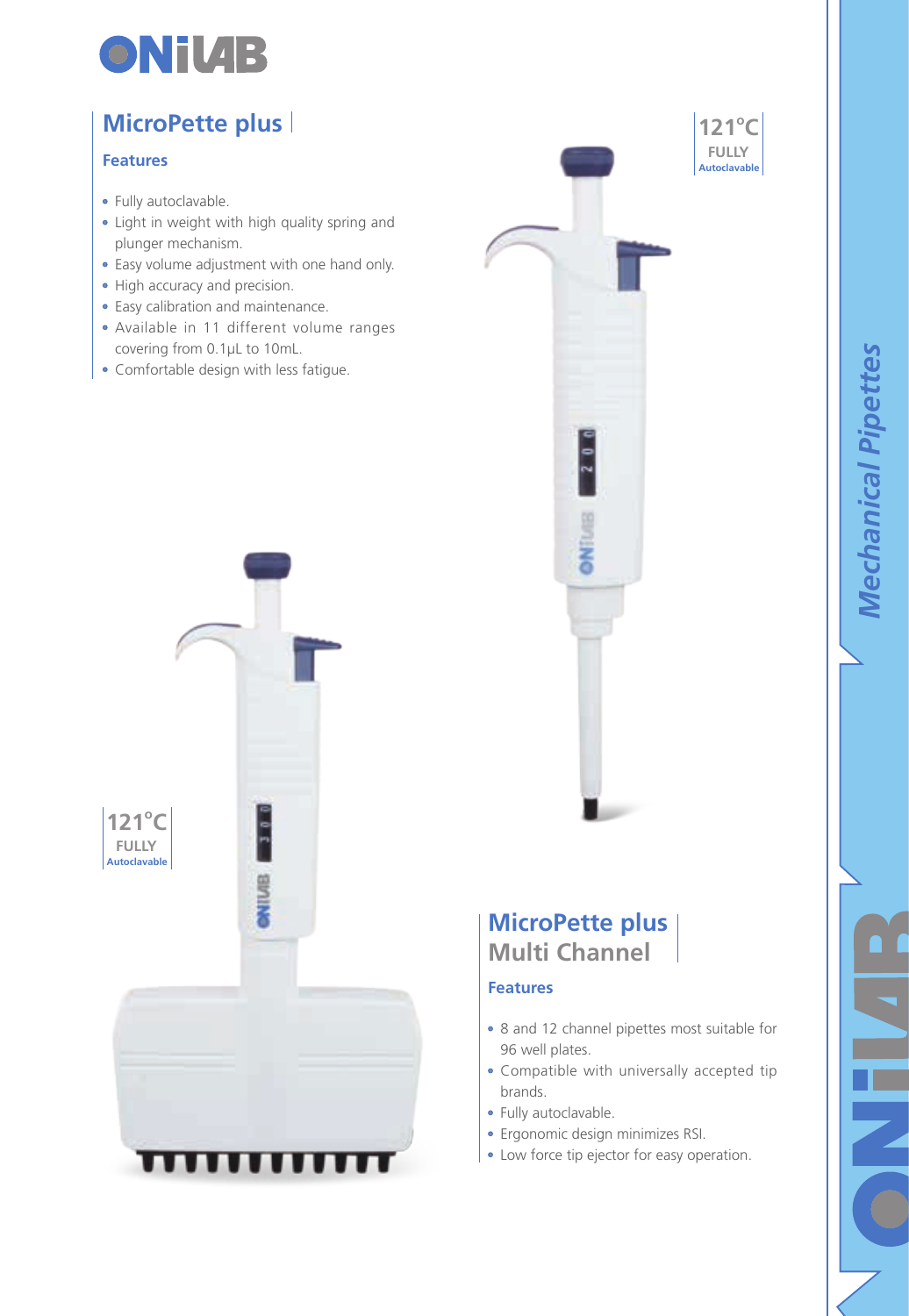



The MicroPette Plus pipettes are fully autoclavable, enable easy cleaning and reduce the risk of contamination. Steam autoclaving can be performed at 121°C, 1 bar for 20 minutes in semi-automatic autoclaves. After autoclaving, the pipette must be cooled down and left to dry for 12 hours before use. It is recommended to check the performance of the pipette after each autoclaving. Greasing the pipette piston and seal after every 10 times of autoclaving will secure the performance.



78 79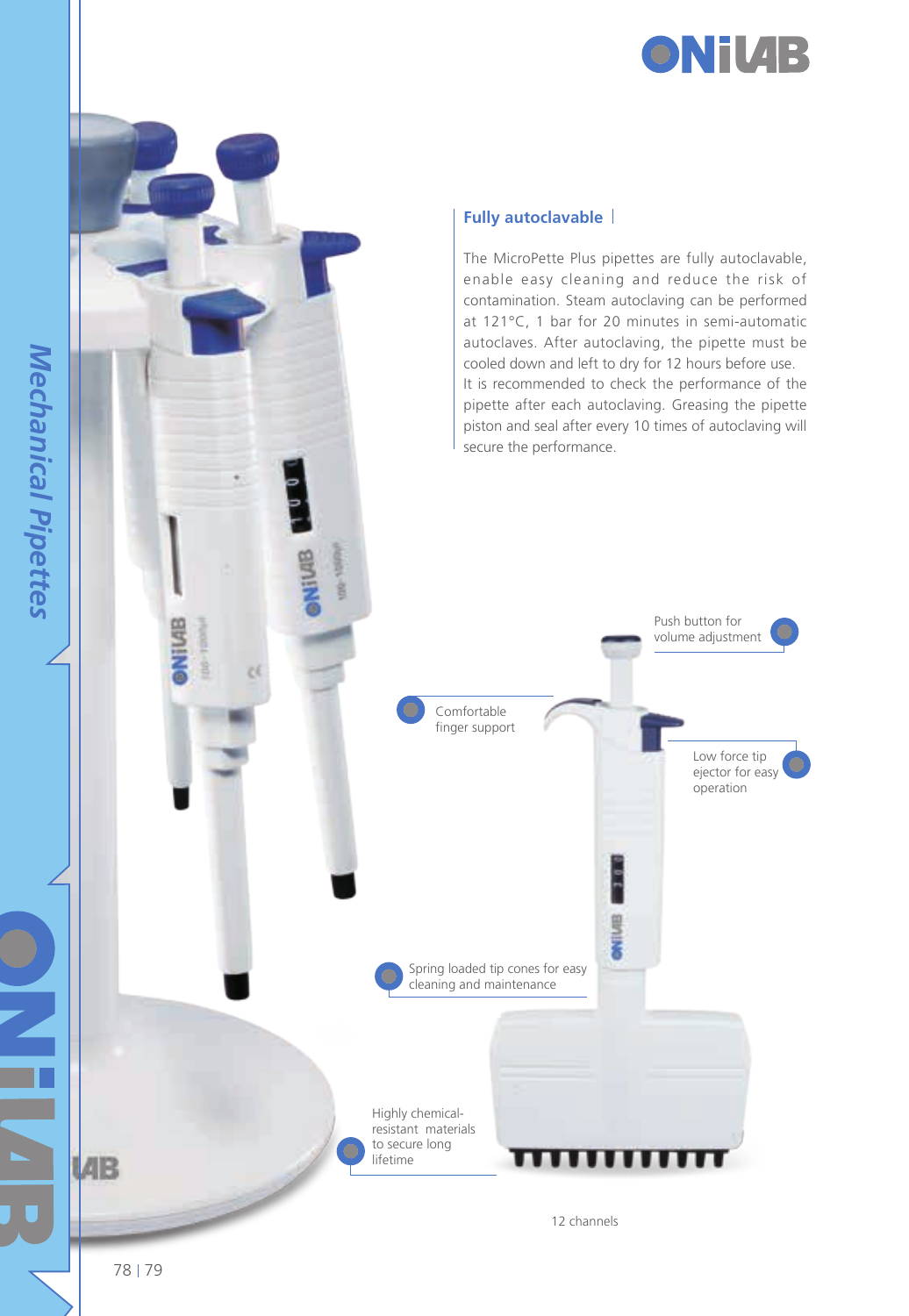



# **MicroPette**

## **Features**

- Various volume range from 0.1 to 10mL.
- The lower part of the pipettes are autoclavable with semiautomated autoclaves
- Large display for easy volume confirmation.

**121o C HALF Autoclavable**

- High strength plastic material.
- New body design decreases the fatigue due to operation.
- Spring loaded tip cones for easy cleaning and maintenance.

*Mechanical Pipettes* 

**Mechanical Pipettes** 

## **MicroPette Multi Channel**

#### **Features**

- The lower part of the pipette is autoclavable at 121°C for 20 minutes in semi-automatic autoclaves.
- 8 and 12 channel pipettes covering a volume range of 0.1-10mL.
- Easy to operate with comfortable finger support.
- Manufactured with chemically resistant materials to secure long lifetime.
- Compatible with universally accepted tips.

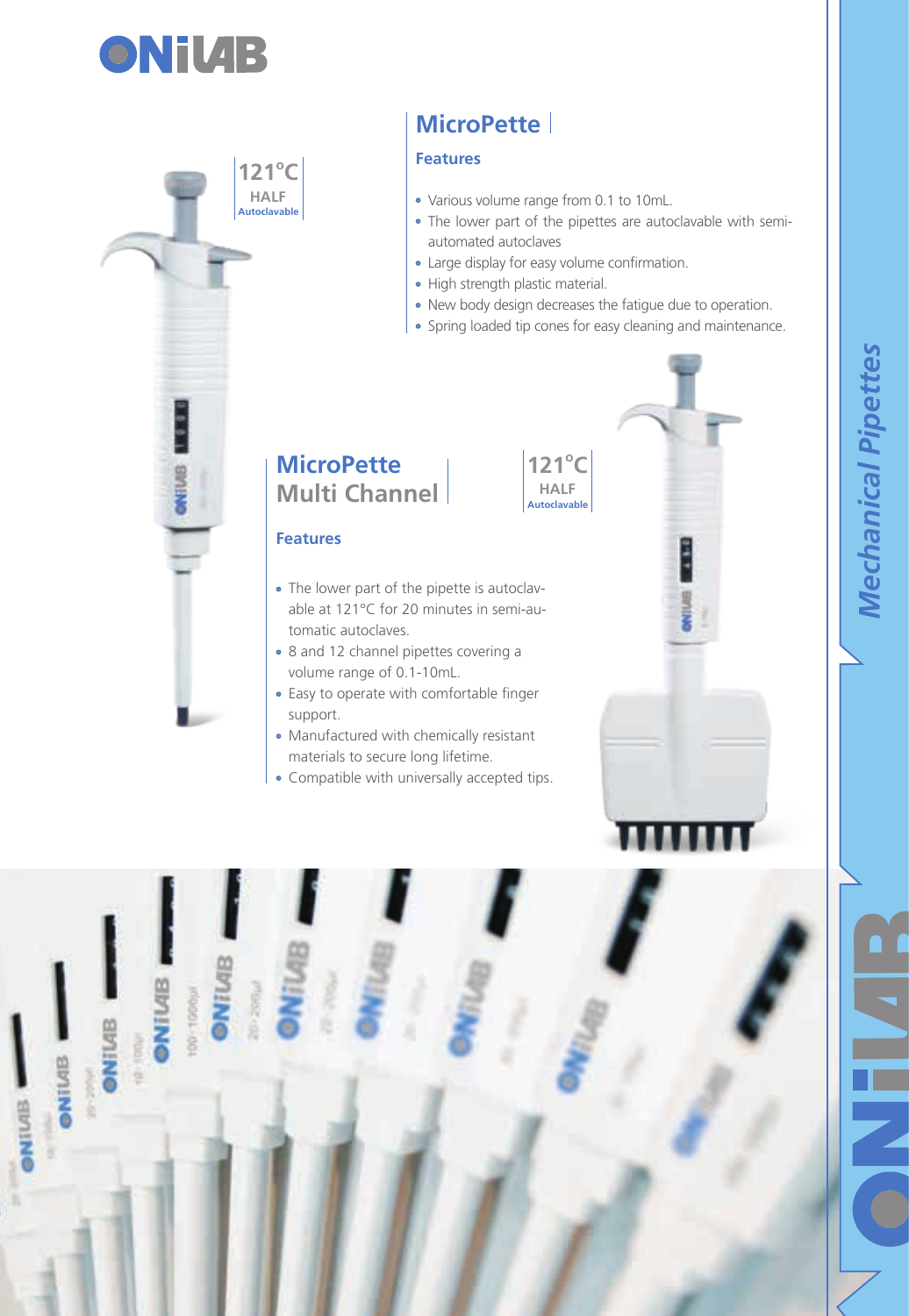



## **Calibration**

All ONiLAB pipettes are compliant to ISO8655-2:2002 and are supplied with individual calibration certificates. The quality control includes gravimetric test of each pipette with distilled water at 22°C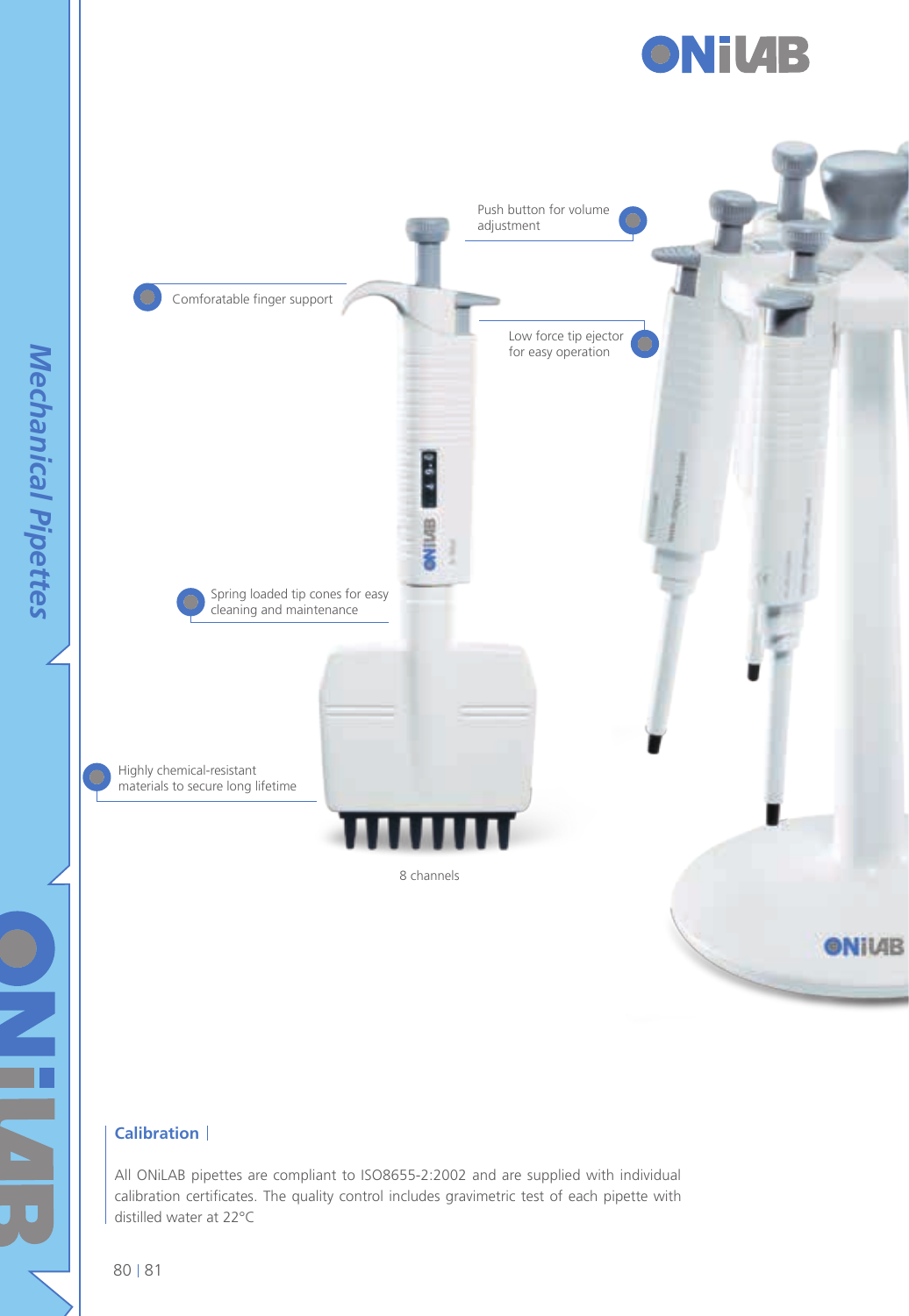

## **Specifications**

This list is appropriate for MicroPette and MicroPette plus (Adjustable and Fixed volume)

| Single-channel Adjustable Volume Pipettes |            |                  |                                                 |                                                                                                                                                                                                                                                                         |                   |                |  |  |
|-------------------------------------------|------------|------------------|-------------------------------------------------|-------------------------------------------------------------------------------------------------------------------------------------------------------------------------------------------------------------------------------------------------------------------------|-------------------|----------------|--|--|
|                                           |            |                  | Permissible errors in accordance with ISO8655-2 |                                                                                                                                                                                                                                                                         |                   |                |  |  |
| Volume range                              | Increment  | Test volume      |                                                 | (Accuracy error)                                                                                                                                                                                                                                                        | (Precision error) |                |  |  |
|                                           |            |                  | $\%$                                            | μL                                                                                                                                                                                                                                                                      | $\%$              | μL             |  |  |
| $0.1 - 2.5 \mu L$                         | $0.05\muL$ | $2.5\mu$ L       | 2.50%                                           | 0.0625                                                                                                                                                                                                                                                                  | 2.00%             | 0.05           |  |  |
|                                           |            | $1.25 \mu L$     | 3.00%                                           | 0.0375                                                                                                                                                                                                                                                                  | 3.00%             | 0.0375         |  |  |
|                                           |            | $0.25\muL$       | 12.00%                                          | 0.03                                                                                                                                                                                                                                                                    | 6.00%             | 0.015          |  |  |
| $0.5 - 10 \mu L$                          | $0.1$ µL   | $10\mu$ L        | 1.00%                                           | 0.1                                                                                                                                                                                                                                                                     | 0.80%             | 0.08           |  |  |
|                                           |            | $5\mu$ L         | 1.50%                                           | 0.075                                                                                                                                                                                                                                                                   | 1.50%             | 0.075          |  |  |
|                                           |            | $1\mu$ L         | 2.50%                                           | 0.025                                                                                                                                                                                                                                                                   | 1.50%             | 0.015          |  |  |
|                                           | $0.5\mu$ L | $20\mu$ L        | 0.90%                                           | 0.18                                                                                                                                                                                                                                                                    | 0.40%             | 0.08           |  |  |
| $2 - 20\mu L$                             |            | $10\mu$ L        | .<br>1.20%                                      | 0.12                                                                                                                                                                                                                                                                    | 1.00%             | 0.1            |  |  |
|                                           |            | $2\mu L$         | 3.00%                                           | 0.06                                                                                                                                                                                                                                                                    | 2.00%             | 0.04           |  |  |
|                                           |            | $50\mu$ L        | 0.60%                                           | 0.3                                                                                                                                                                                                                                                                     | 0.30%             | 0.15           |  |  |
| $5-50\mu L$                               | $0.5\mu$ L | $25\mu$ L        | 0.90%                                           | 0.225                                                                                                                                                                                                                                                                   | 0.60%             | 0.15           |  |  |
|                                           |            | $5\mu$ L         | 2.00%                                           | 0.1                                                                                                                                                                                                                                                                     | 2.00%             | 0.1            |  |  |
|                                           | $1\mu$ L   | $100\mu$ L       | 0.80%                                           | 0.8                                                                                                                                                                                                                                                                     | 0.15%             | 0.15           |  |  |
| 10-100µL                                  |            | 50 <sub>µ</sub>  | 1.00%                                           | 0.5                                                                                                                                                                                                                                                                     | 0.40%             | 0.2            |  |  |
|                                           |            | $10\mu$ L        | 3.00%                                           | 0.3                                                                                                                                                                                                                                                                     | 1.50%             | 0.15           |  |  |
|                                           | $1 \mu L$  | 200 <sub>µ</sub> | 0.60%                                           | 1.2<br>$\label{eq:1} \begin{array}{lllllllll} \multicolumn{3}{l}{{\color{red}\displaystyle\cdots\cdots\cdots}} & \multicolumn{3}{l}{{\color{red}\displaystyle\cdots\cdots\cdots}} & \multicolumn{3}{l}{{\color{red}\displaystyle\cdots\cdots\cdots\cdots}} \end{array}$ | 0.15%             | 0.3            |  |  |
| 20-200µL                                  |            | $100\mu$ L       | 0.80%                                           | 0.8                                                                                                                                                                                                                                                                     | 0.30%             | 0.3            |  |  |
|                                           |            | 20 <sub>µ</sub>  | 3.00%<br>.                                      | 0.6<br>$\sim$                                                                                                                                                                                                                                                           | 1.00%             | 0.2            |  |  |
|                                           | $1 \mu L$  | $200\mu L$       | 0.60%                                           | 1.2                                                                                                                                                                                                                                                                     | 0.15%             | 0.3            |  |  |
| 50-200µL                                  |            | $100\mu$ L       | 0.80%                                           | 0.8                                                                                                                                                                                                                                                                     | 0.30%             | 0.3            |  |  |
|                                           |            | $50\mu$ L        | 1.00%                                           | 0.5                                                                                                                                                                                                                                                                     | 0.40%             | 0.2            |  |  |
|                                           | $5\mu$     | 1000µL           | 0.60%                                           | 6                                                                                                                                                                                                                                                                       | 0.20%             | $\overline{c}$ |  |  |
| 100-1000µL                                |            | 500µL            | 0.70%                                           | 3.5                                                                                                                                                                                                                                                                     | 0.25%             | 1.25           |  |  |
|                                           |            | $100\mu$ L       | 2.00%                                           | $\overline{2}$                                                                                                                                                                                                                                                          | 0.70%             | 0.7            |  |  |
|                                           | $5\mu$     | 1000µL           | 0.60%                                           | 6                                                                                                                                                                                                                                                                       | 0.20%             | $\sqrt{2}$     |  |  |
| 200-1000µL                                |            | 500µL            | 0.70%                                           | 3.5                                                                                                                                                                                                                                                                     | 0.25%             | 1.25           |  |  |
|                                           |            | $200\mu L$       | 0.90%                                           | 1.8                                                                                                                                                                                                                                                                     | 0.30%             | .<br>0.6       |  |  |
| 1000-5000µL                               | $50\mu$ L  | 5000µL           | 0.50%                                           | 25                                                                                                                                                                                                                                                                      | 0.15%             | 7.5            |  |  |
|                                           |            | 2500µL           | 0.60%                                           | 15                                                                                                                                                                                                                                                                      | 0.30%             | 7.5            |  |  |
|                                           |            | 1000µL           | 0.70%                                           | $\begin{array}{c} 7 \\ 1 \end{array}$                                                                                                                                                                                                                                   | 0.30%             | 3              |  |  |
|                                           | $0.1$ mL   | 10mL             | 0.60%                                           | 60                                                                                                                                                                                                                                                                      | 0.20%             | 20             |  |  |
| $2-10mL$                                  |            | 5mL              | 1.20%                                           | 60                                                                                                                                                                                                                                                                      | 0.30%             | 15             |  |  |
|                                           |            | 2mL              | 3.00%                                           | 60                                                                                                                                                                                                                                                                      | 0.60%             | 12             |  |  |

œ